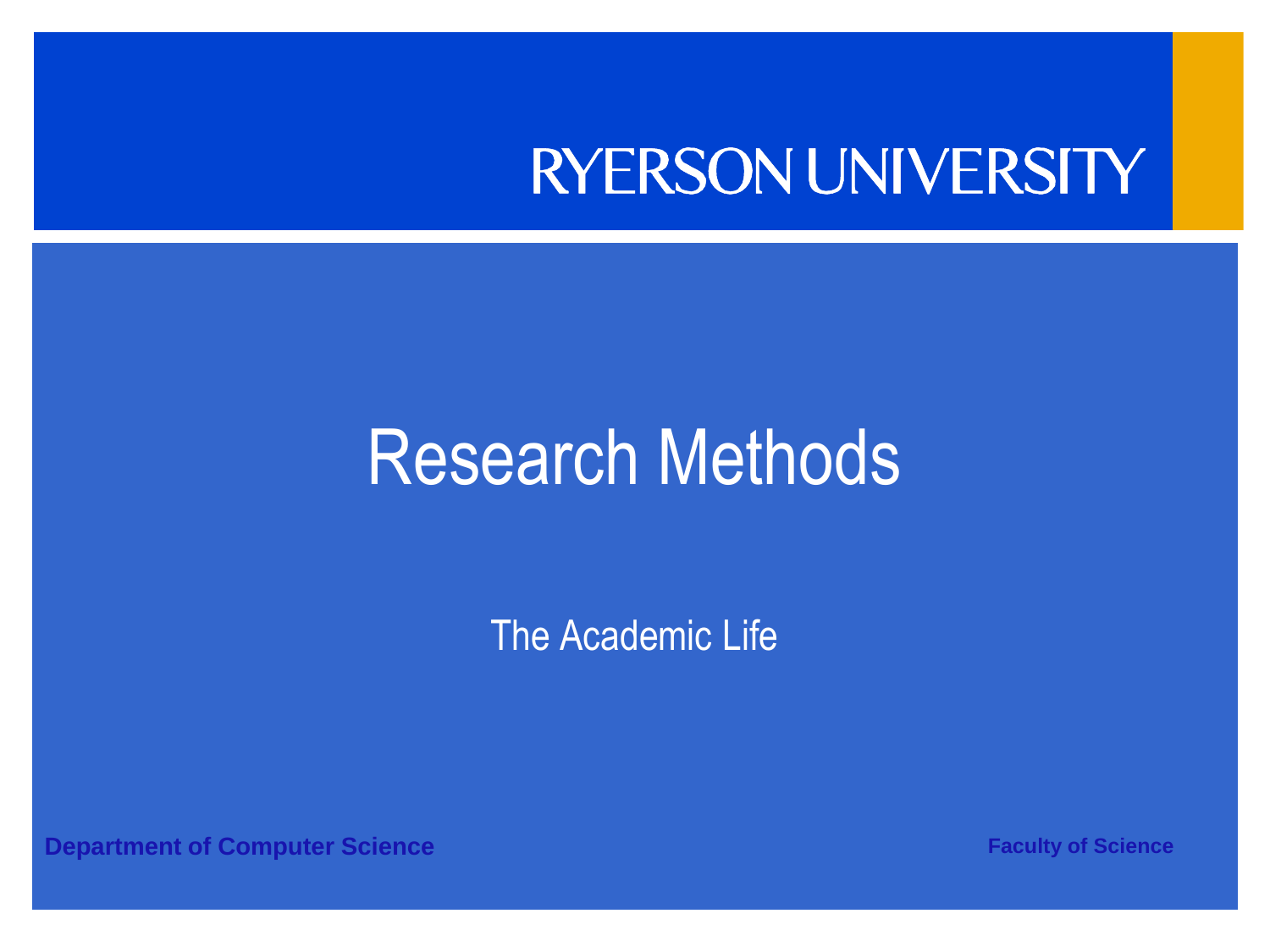## Topics of Interest

- The straight facts
	- What does it take?
	- What do professors do?
	- What are they responsible for?
- The bent facts
	- What are professorial motivations?

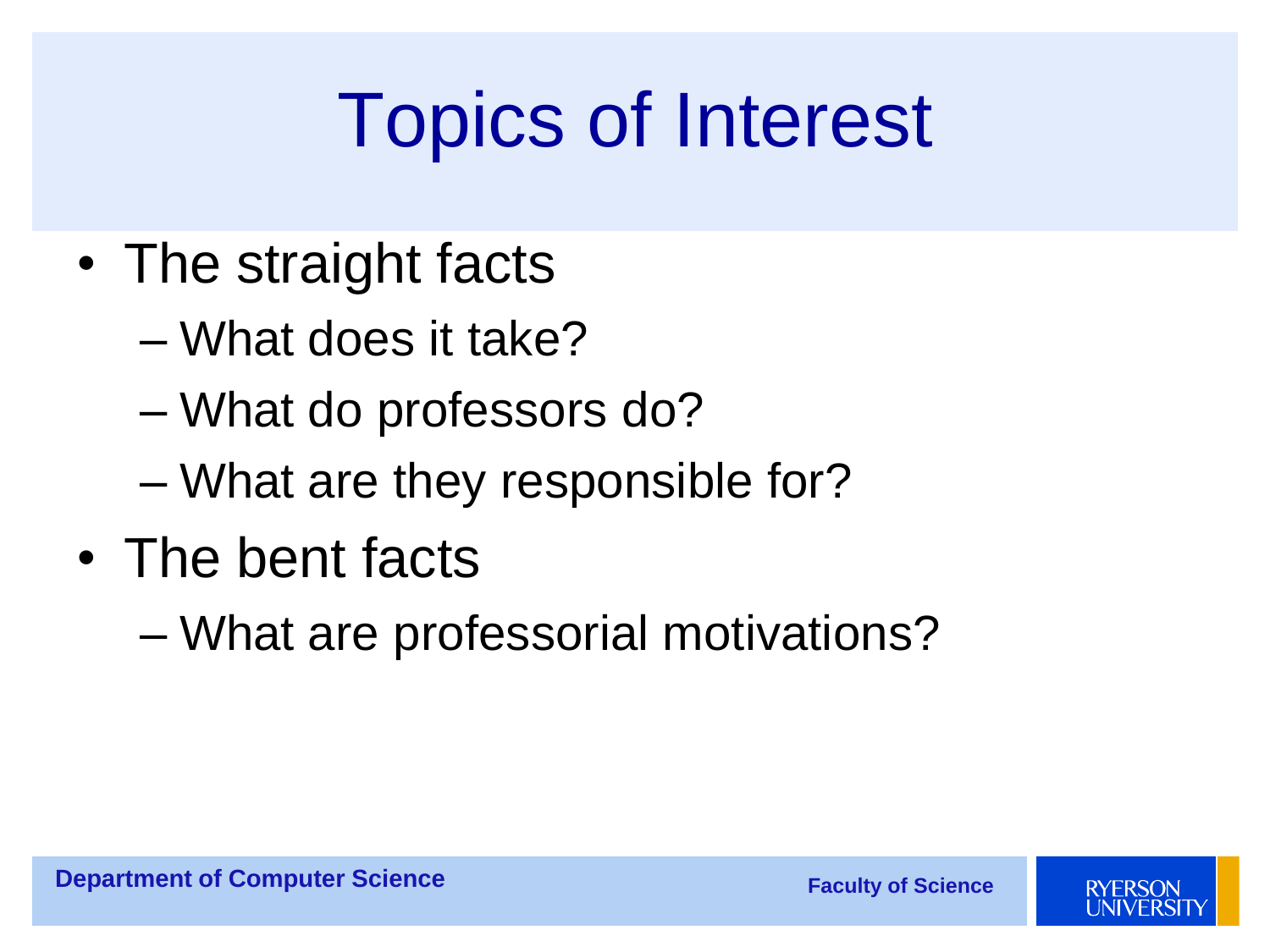# How do you know you might be a professor in waiting?

- You walk into a room and notice that a picture is hanging crooked. You…
	- (a) Straighten the Picture
	- (b) Ignore the Picture
	- (c) Write a grant proposal asking for funding to pay 2 grad students to spend the next 2 years designing a solar-powered, selfadjusting picture frame and planning a series of seminars and papers implying your belief that the inventor of the nail was a total moron.

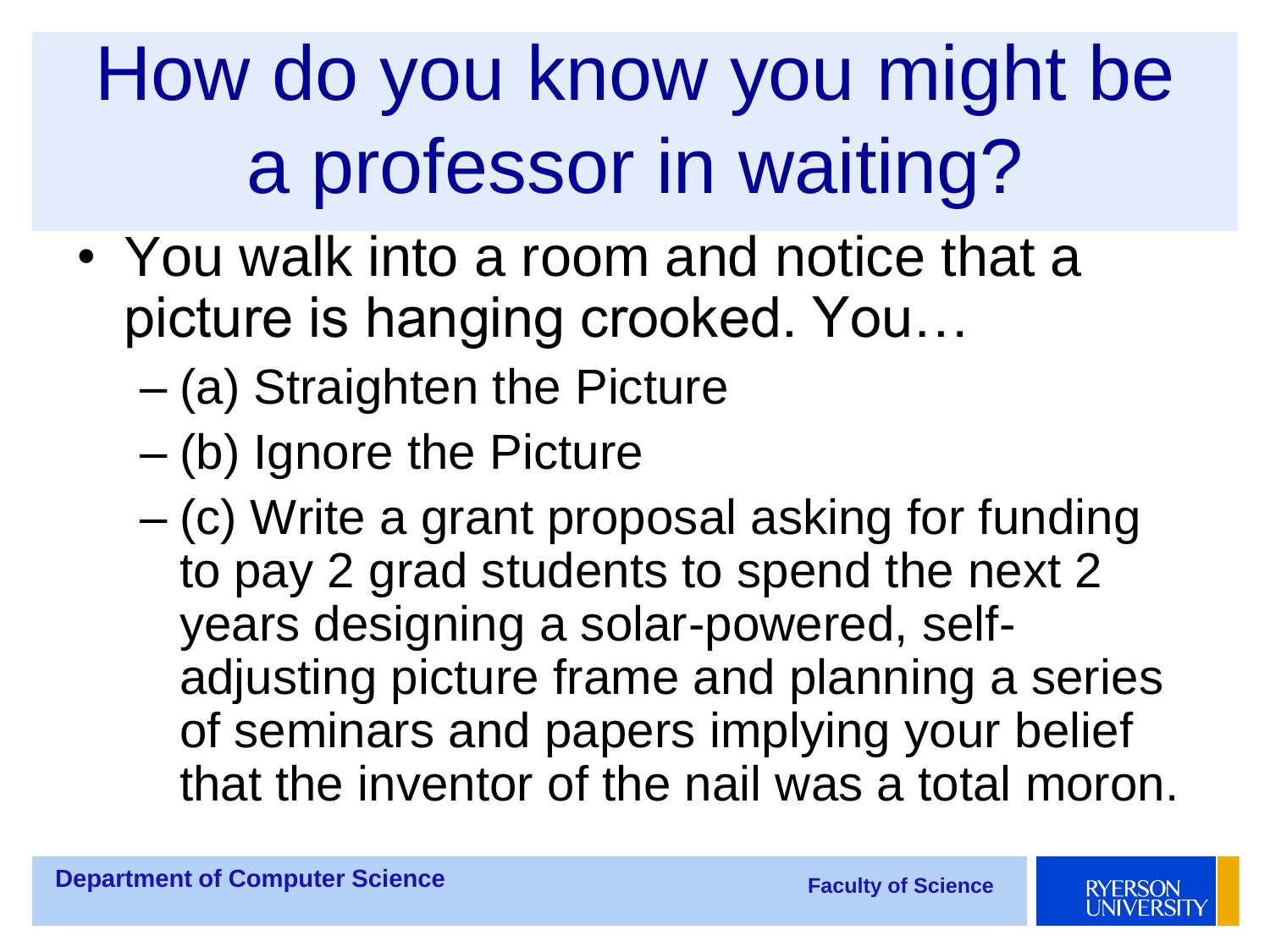## The Organization of a University

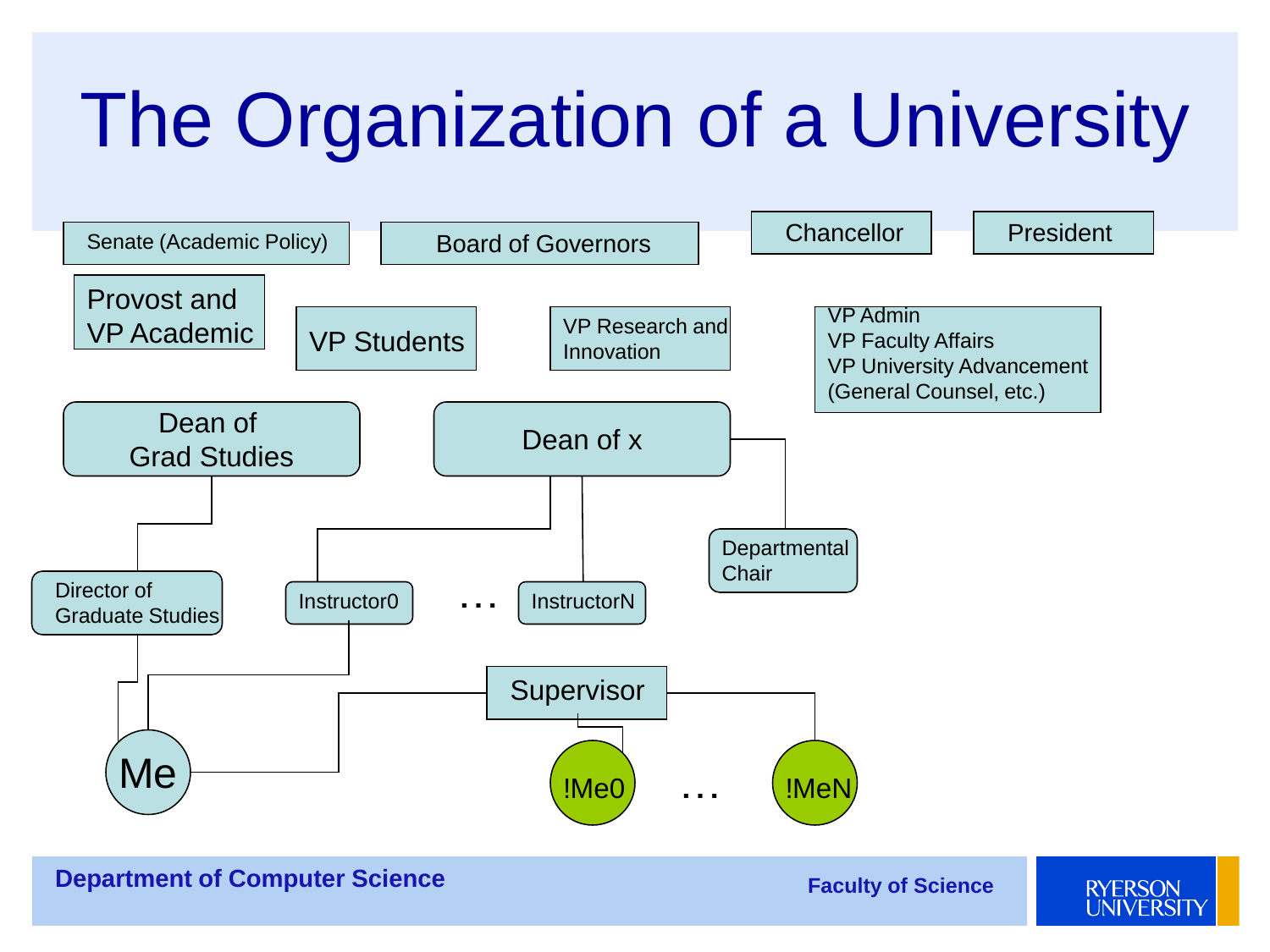## The Typical Career Path

- Undergrad Education (4 years)
- Masters (2 years)
- Doctorate (4 years)
- Assistant Professor--Tenure Track (Probat years)
- Associate Professor (Tenure!)
- Professor (forever)
- Administration (with a return spring)
- Retirement/death



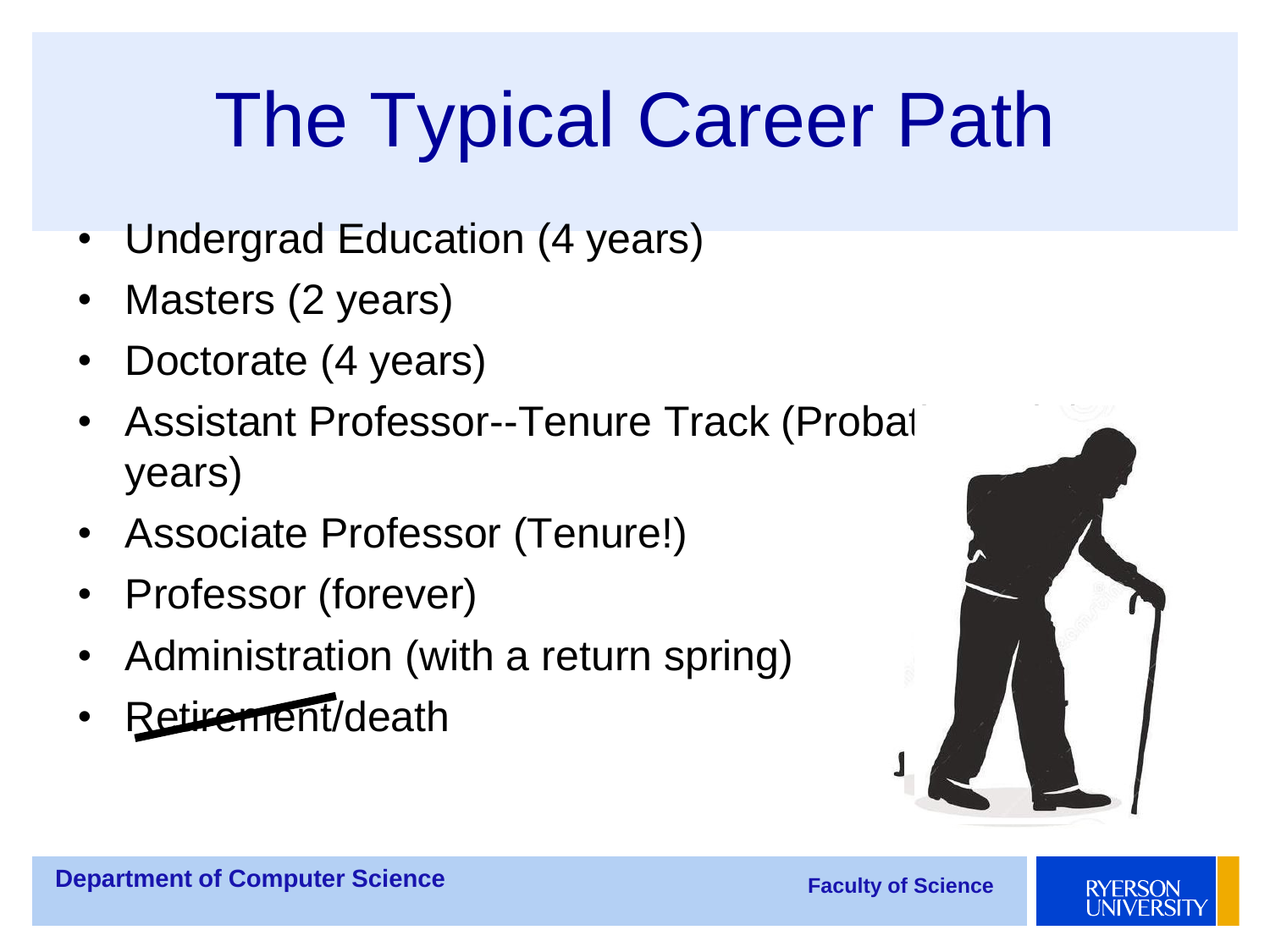### What do Professors do?



**Department of Computer Science** 

**Faculty of Science** 

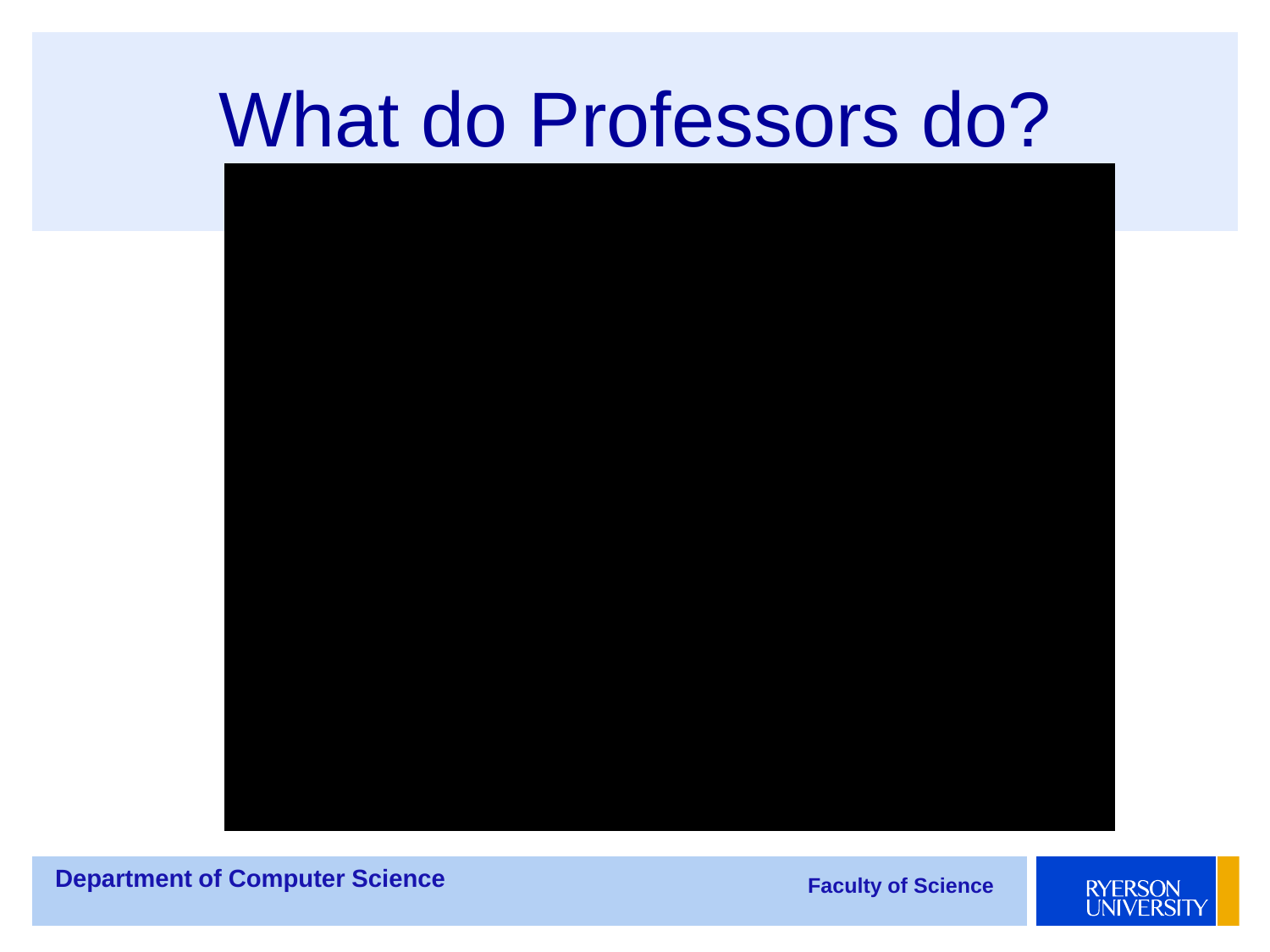### **Responsibilities**



#### **Scholarly Research and Creative Activities (SRC)**

**Department of Computer Science** 

**Teaching** 

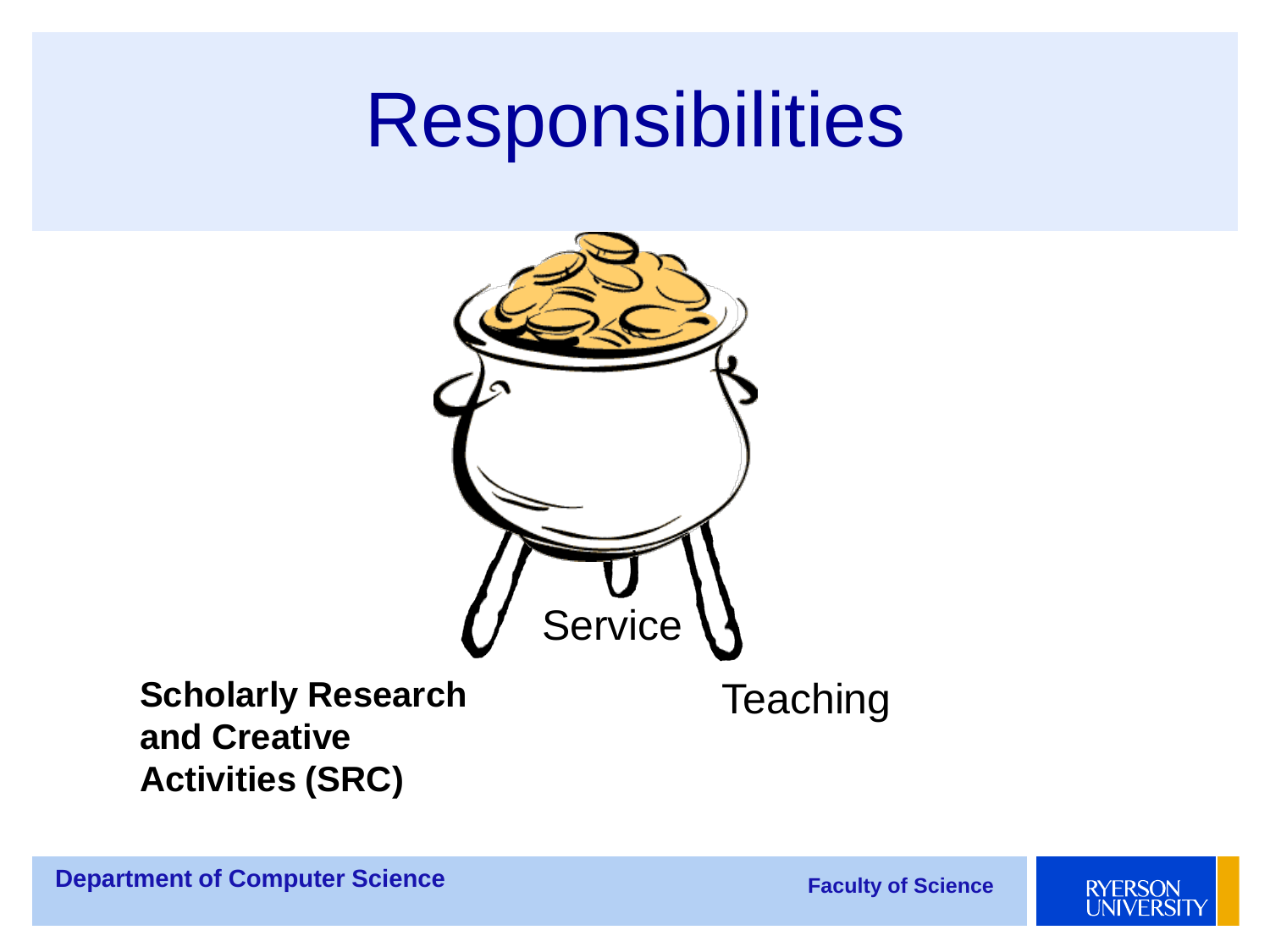### Promotion

- Demonstration of
	- Teaching
	- SRC
	- Service

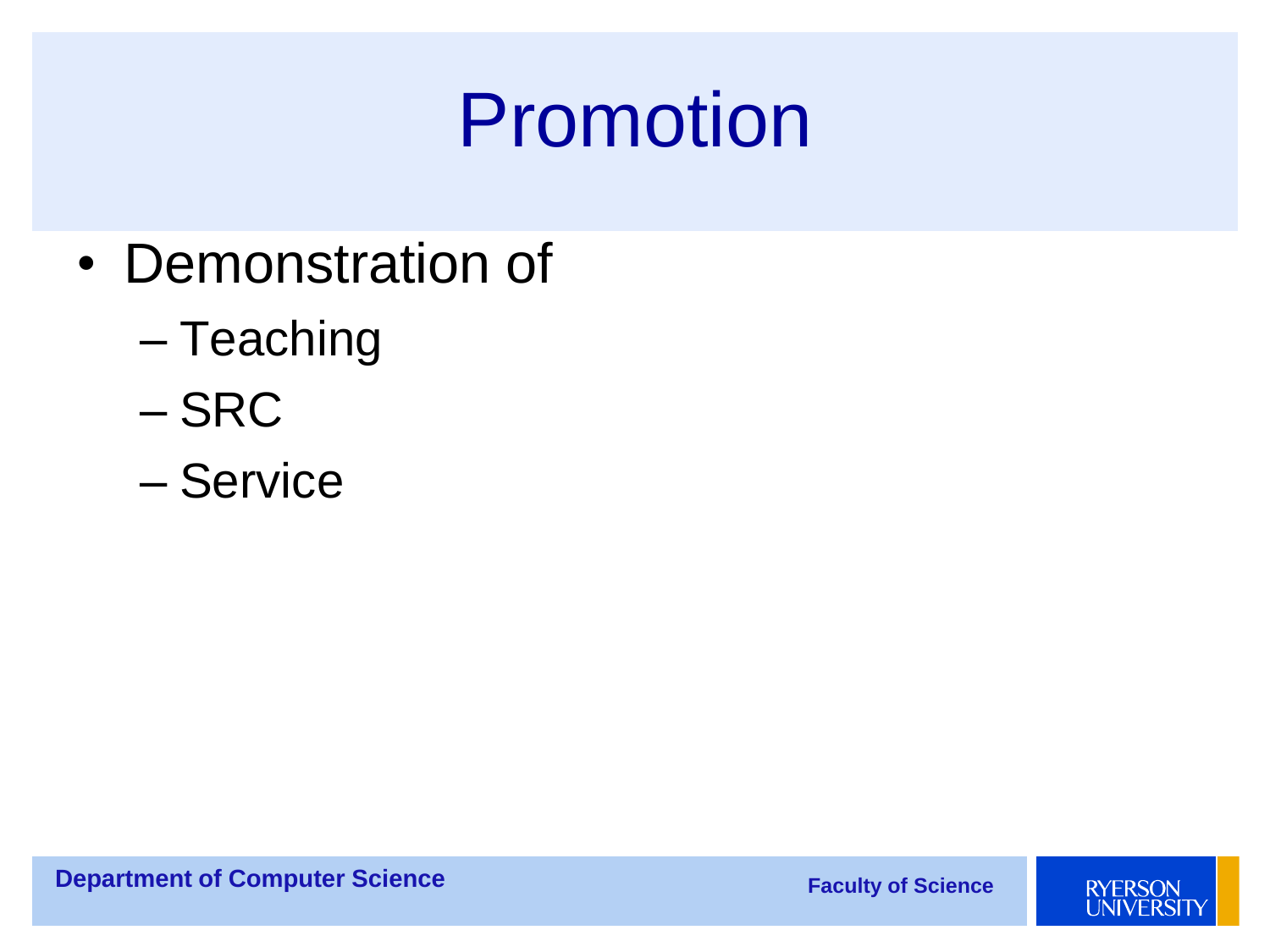# FEAS Guidelines (these are not even real)

| Academic Activity                                      | <b>Associate Professor</b>      | <b>Full Professor</b>            |
|--------------------------------------------------------|---------------------------------|----------------------------------|
| Review of Teaching Dossier                             | Dossier to confirm demonstrated | Dossier to confirm               |
|                                                        | commitment to, and quality in,  | demonstrated commitment to,      |
|                                                        | teaching. Majority of students  | and quality in, teaching.        |
| <b>Faculty Course Survey (Question</b>                 | shall have rated the faculty    | Majority of students shall have  |
| $# 7$ on the member $\tilde{\mathbf{Q}}$ effectiveness | member as effective (2.0 or     | rated the faculty member as      |
| or question $#10$ on the old form)                     | better on the FCS) on no fewer  | effe ctive (2.0 or better on the |
|                                                        | than 2/3 of all surveys         | FCS) on m fewer than $2/3$ of    |
|                                                        |                                 | all surveys                      |
| Total graduate students supervised                     | $\overline{4}$                  | 15                               |
| (current and past M.A.Sc. and                          |                                 |                                  |
| PhD)                                                   |                                 |                                  |
| Total graduate students completed                      | $\overline{2}$                  | 10, with preferably one or more  |
| $(M.A.Sc.$ and $PhD)$                                  |                                 | PhD supervision                  |
| Peer-reviewed journal                                  | 4 at Assistant rank             | 20                               |
| publications*                                          |                                 |                                  |
| NSERC and other peer-reviewed                          | At least NSERC Discovery        | NSERC (DG) and others            |
| grants (in appropriate disciplines)                    | Grant (DG)                      |                                  |
| <b>Impact of Research</b>                              | <b>National</b>                 | National and International       |
| University service                                     | Participation and some          | Demonstrated leadership          |
|                                                        | leadership                      |                                  |
| Service to profes sion and industry                    | Expected                        | Required                         |
|                                                        |                                 |                                  |

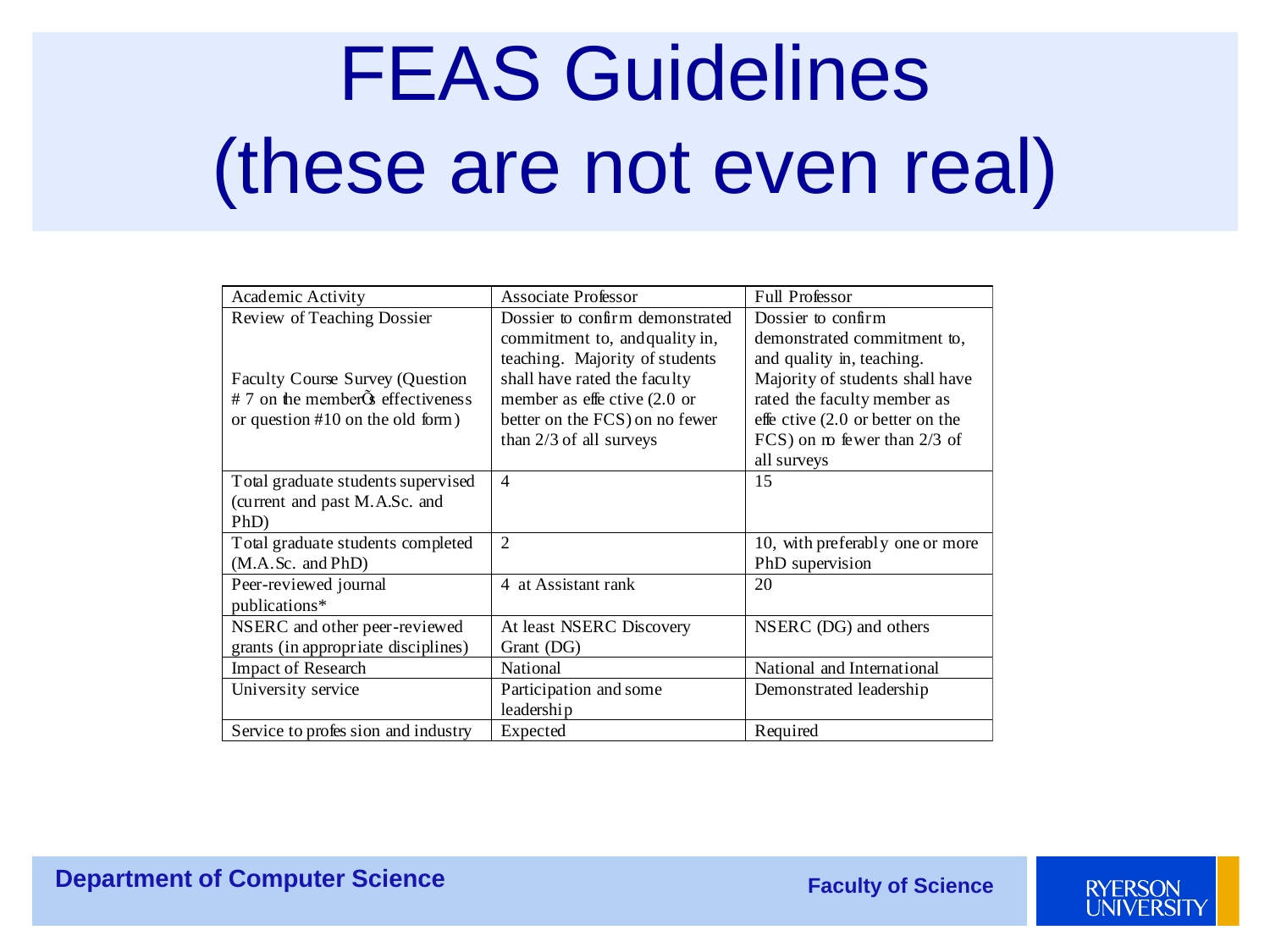# Meaningless Terms that will govern your life

- Excellence
- Research Impact
- Quality
- High-Quality
- Highest-Quality
- Thought Leader
- Prestigious
- Senior Profess



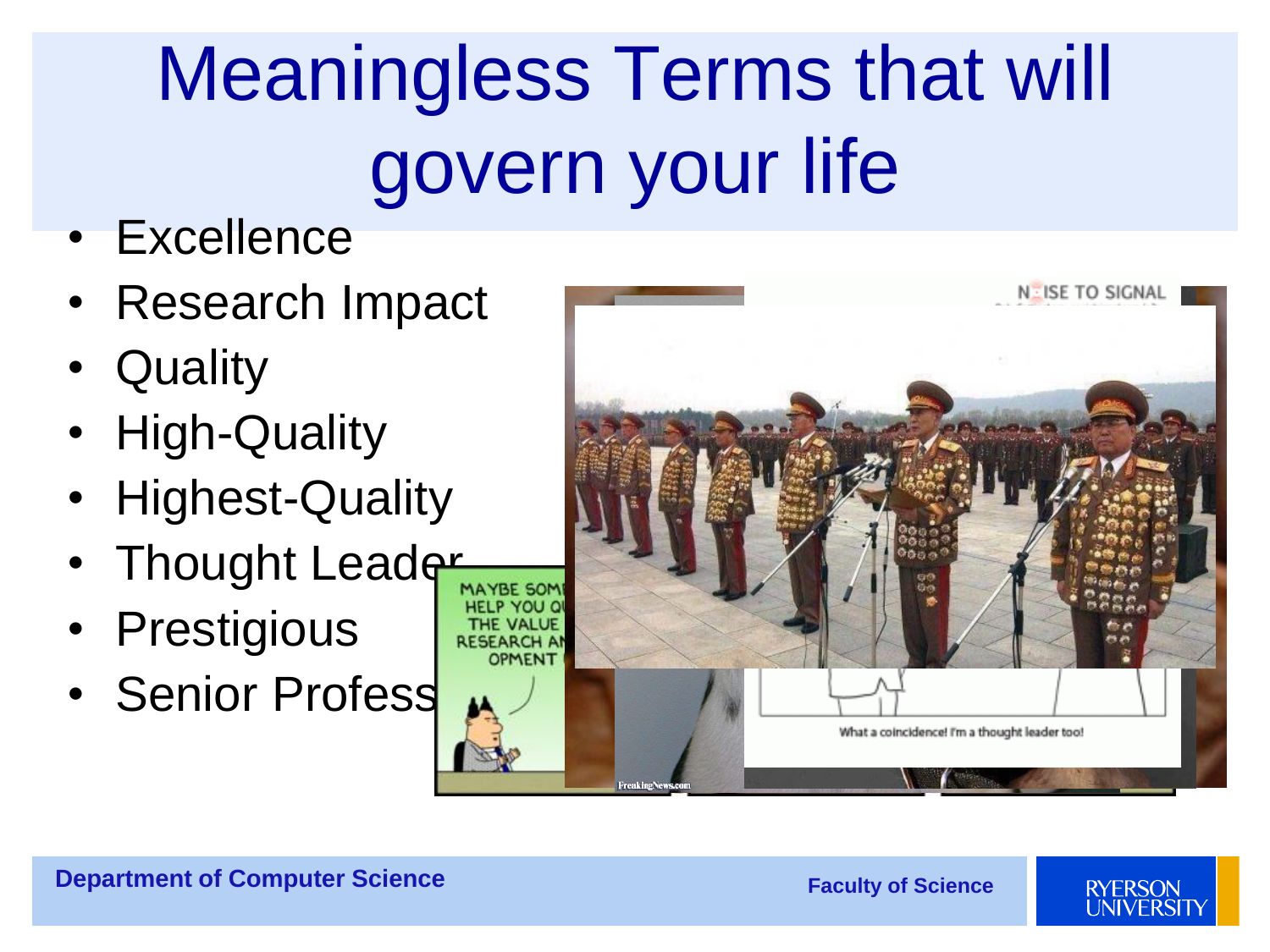## The Low-Down on teaching

- Most professors want their students to learn
- Most professors agree that it is the most important part of their job
- Most professors have received 0 hours of instruction on how to teach
- A significant number of professors believe they are great teachers
- To receive a teaching award a professor must essentially nominate themselves.
- www.ratemyprofessors.ca

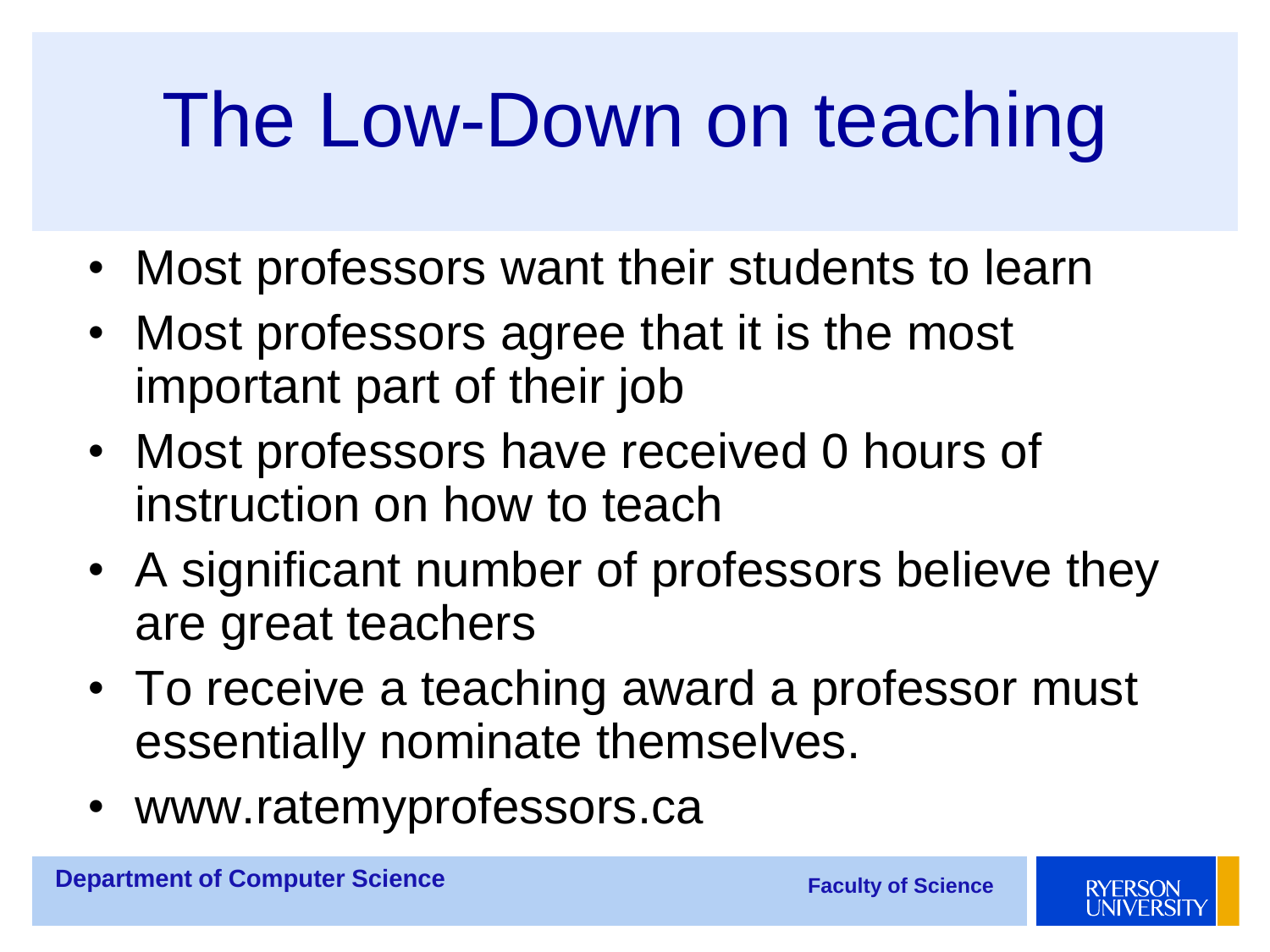### The Low-Down on Research

- Research sometimes produces something useful
- Research often produces papers
- Papers are sometimes useful
- Academics extrapolate:
	- $-$  More papers  $==$  more useful  $==$ prestigious/excellent/(your meaningless term goes here)

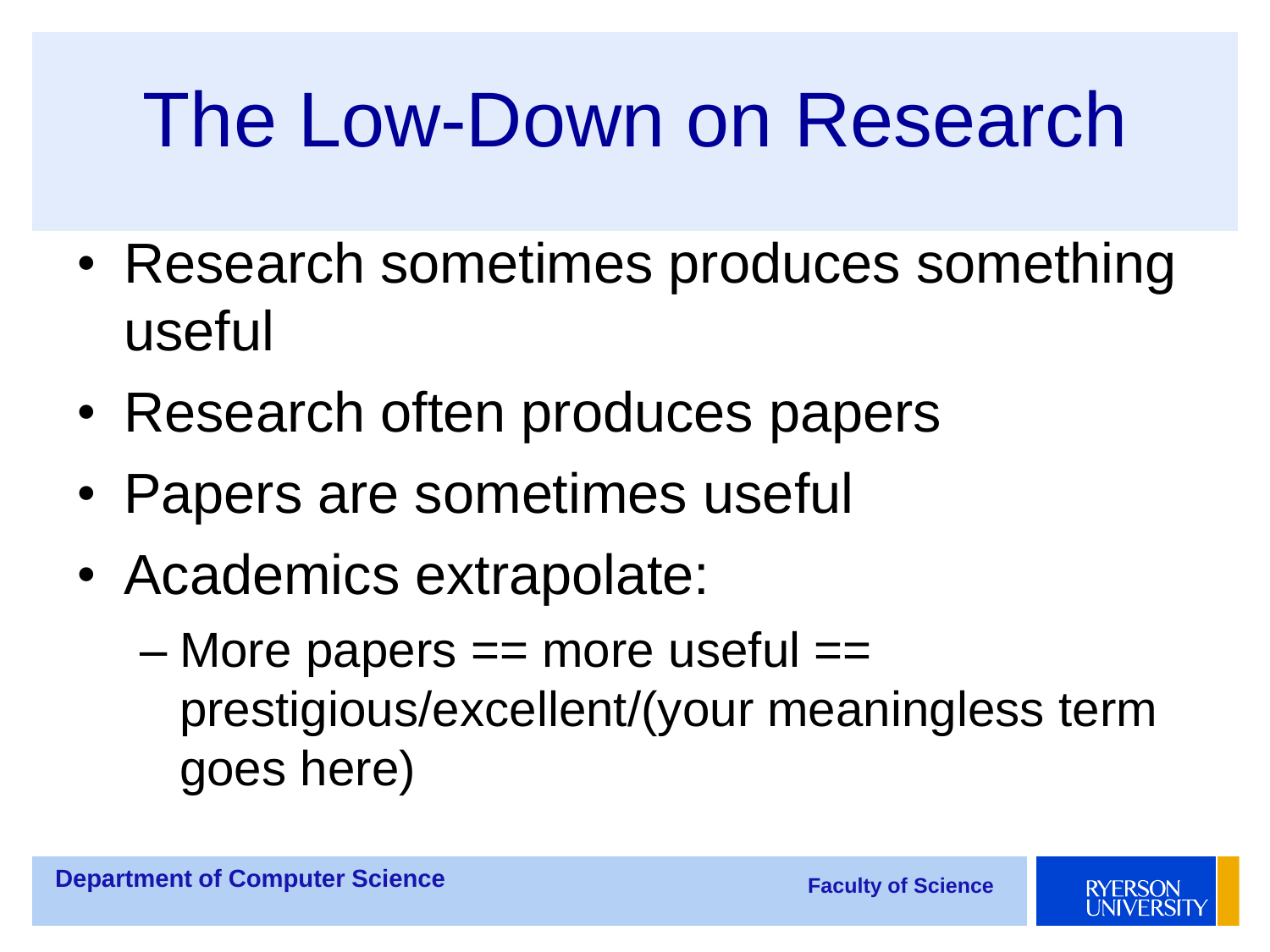### The Low-down on Service

- Generally avoided unless something happens
- Something:
	- Altruism kicks in
	- Promotion looms
	- Fed up
	- Necessity